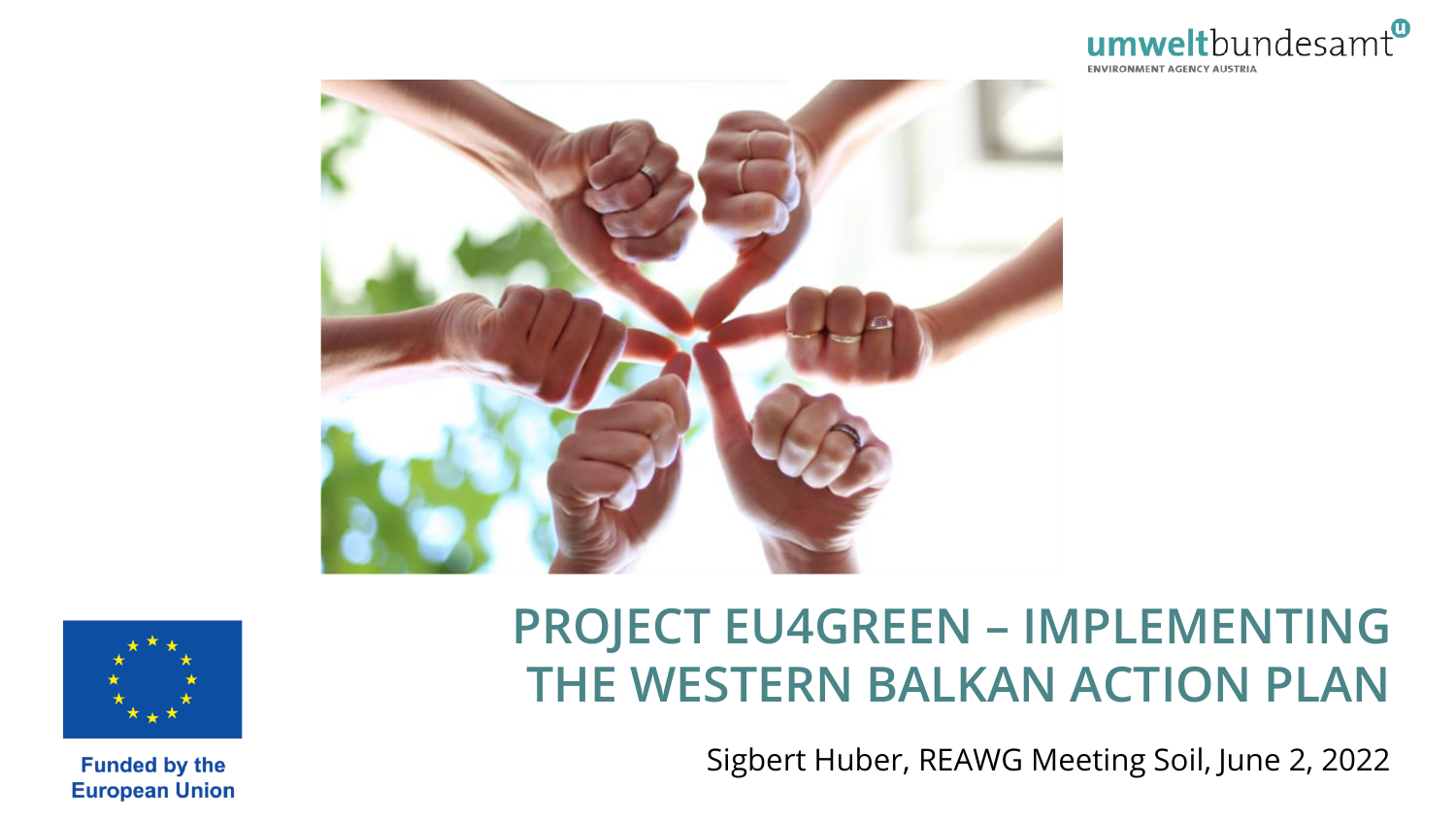

## **OBJECTIVE OF THE PROJECT**

In the Sofia Declaration, signed in November 2020, leaders from the Western Balkans have set the basis for green growth in the region, leaping from a traditional economic model to modern, resource-efficient and competitive economies, in line with the European Green Agenda.

EU4Green intends to **enhance this transition and to support growth strategies**, which decouple the economy from the emission of greenhouse gases, reduce resource use and waste generation and pursue climate resilience.

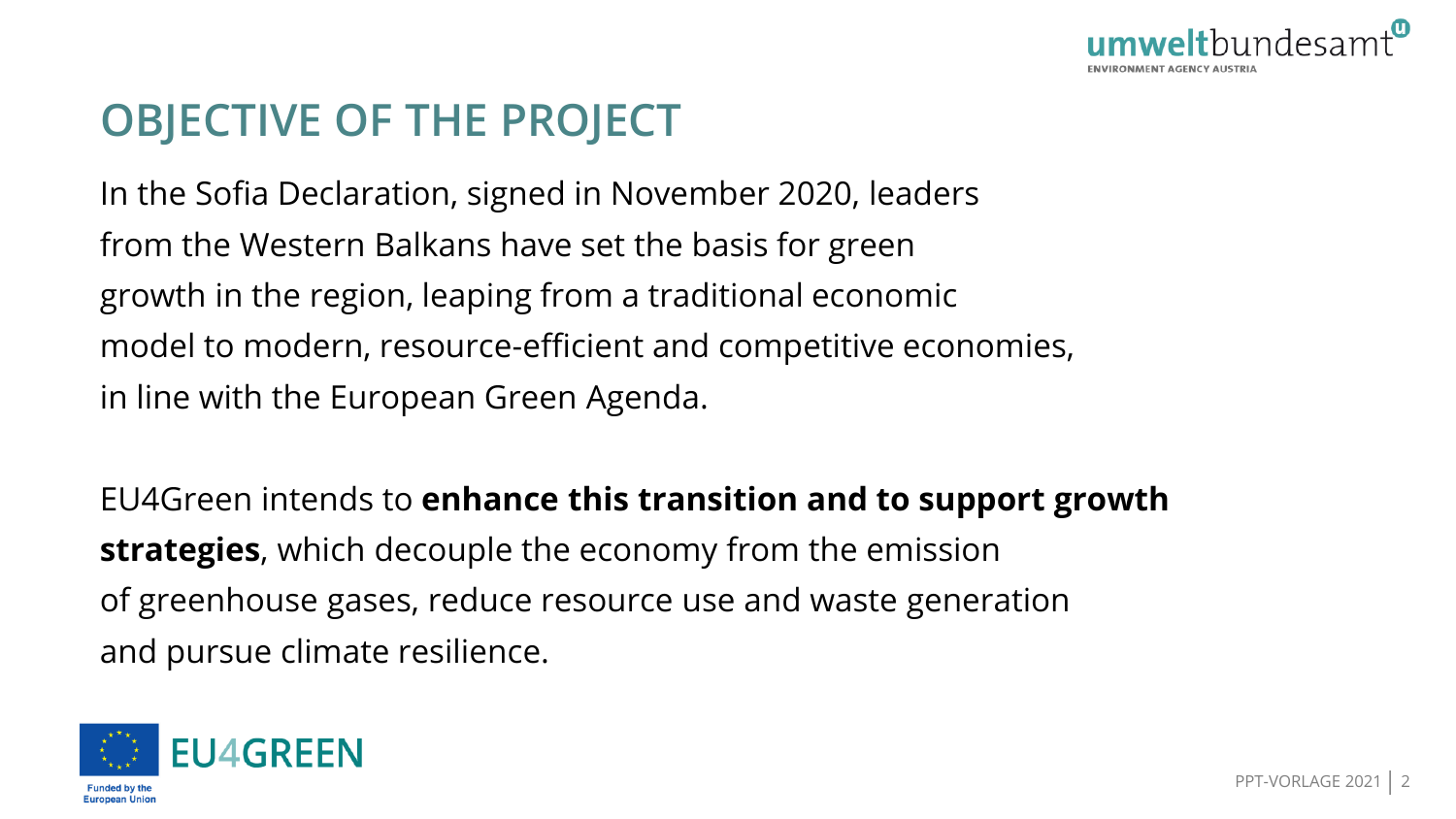

## **AIM OF THE PROJECT**

The action's aim is to support the countries in its implementation,

in greening their economies in consultation with all relevant partners and

in enhancing monitoring and reporting.

Emphasis is placed on

- Decarbonisation: climate, energy, mobility
- **Depollution**: air, water & **soil**
- **Sustainable agriculture** and food production
- Biodiversity: protection & restoration of ecosystems
- Circular economy

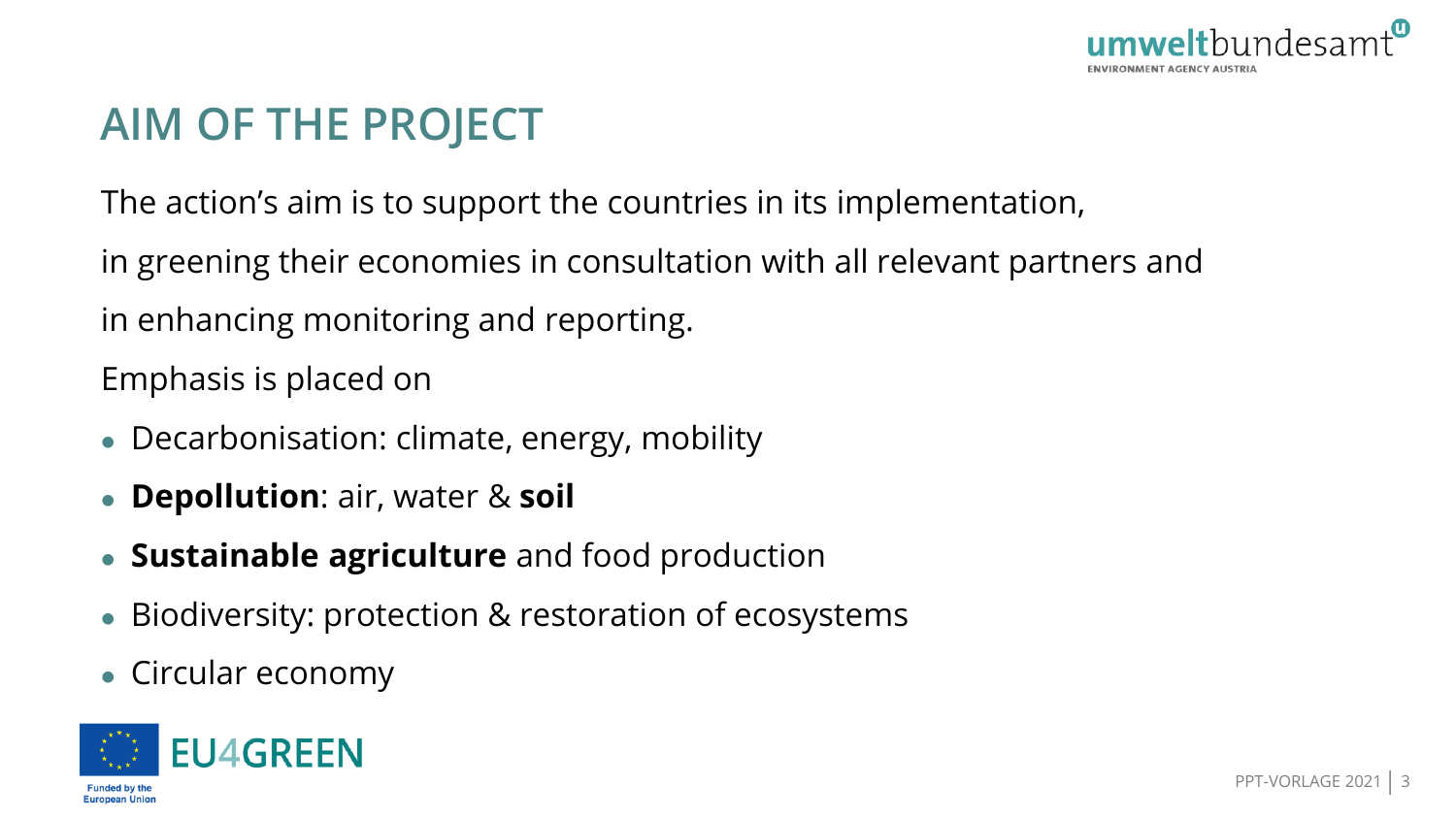

#### **PAVING THE WAY FOR CLIMATE NEUTRALITY BY 2050**

To find a response to the related environmental, economic and social challenges, EU4Green will **enhance coherent policy development at all levels of governance**. To facilitate the mobilisation of financial resources for implementing the Green Agenda on the Western Balkans, the action will contribute to aligning public and private finance with sustainability and climate objectives. In addition, citizens will be made aware of the EU's contribution and efforts to the improvement of living conditions and sustainable green recovery.

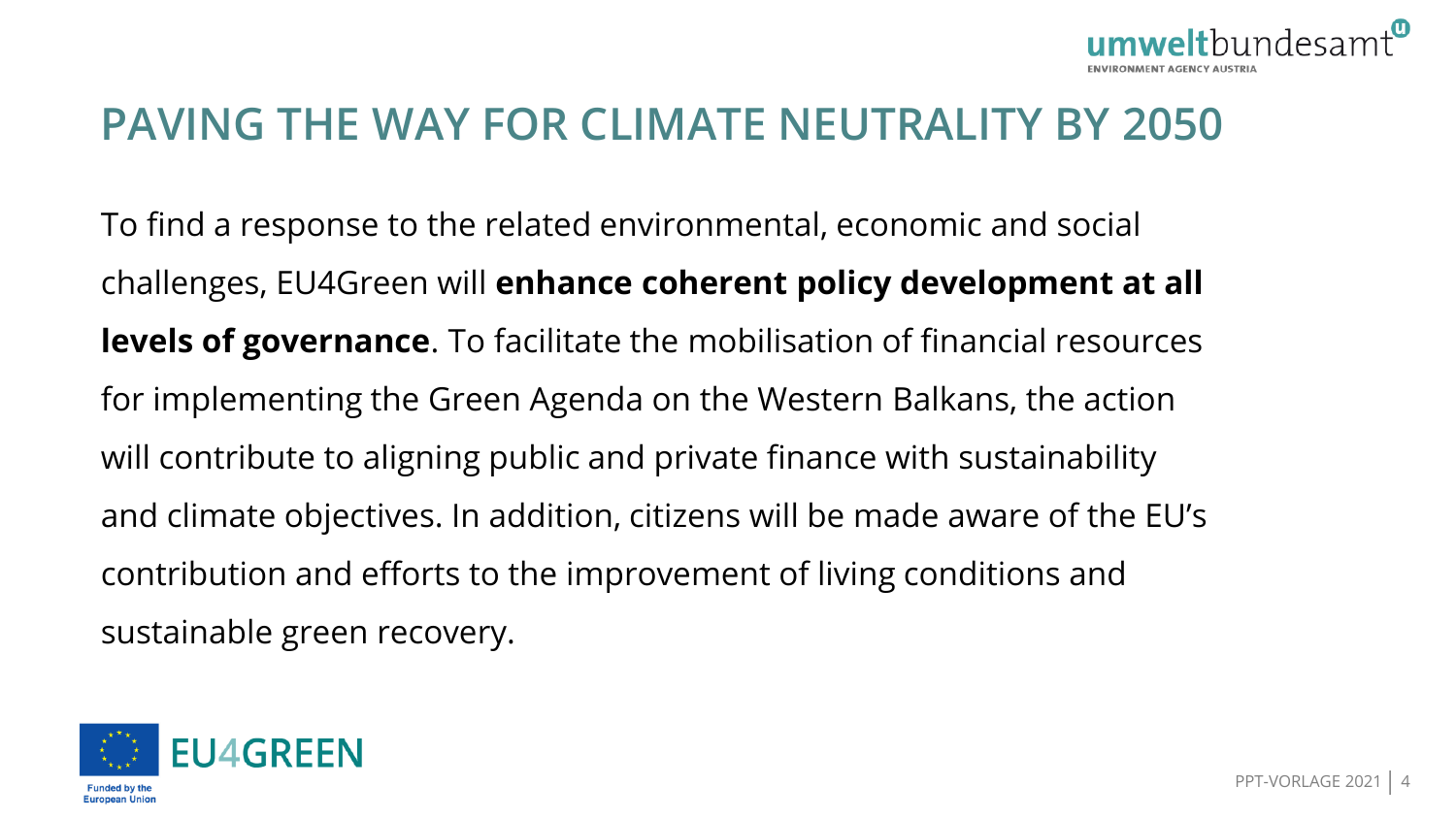

## **TURNING SUSTAINABILITY & RESILIENCE CHALLENGES INTO OPPORTUNITIES**

Implementing the Green Agenda can work in the interest of both, the objective of a climate neutral continent and the EU accession of the Western Balkan countries. To ensure ownership and strengthen acceptance, the action **involves decision-makers and stakeholders** in the process. It will also support them in promoting the outcomes. Making EU4Green as participative as possible, contributes to **building synergies, encouraging new ideas** and improving the quality of decisions. This will **strengthen communication and cooperation** between regional key institutions and stakeholders.

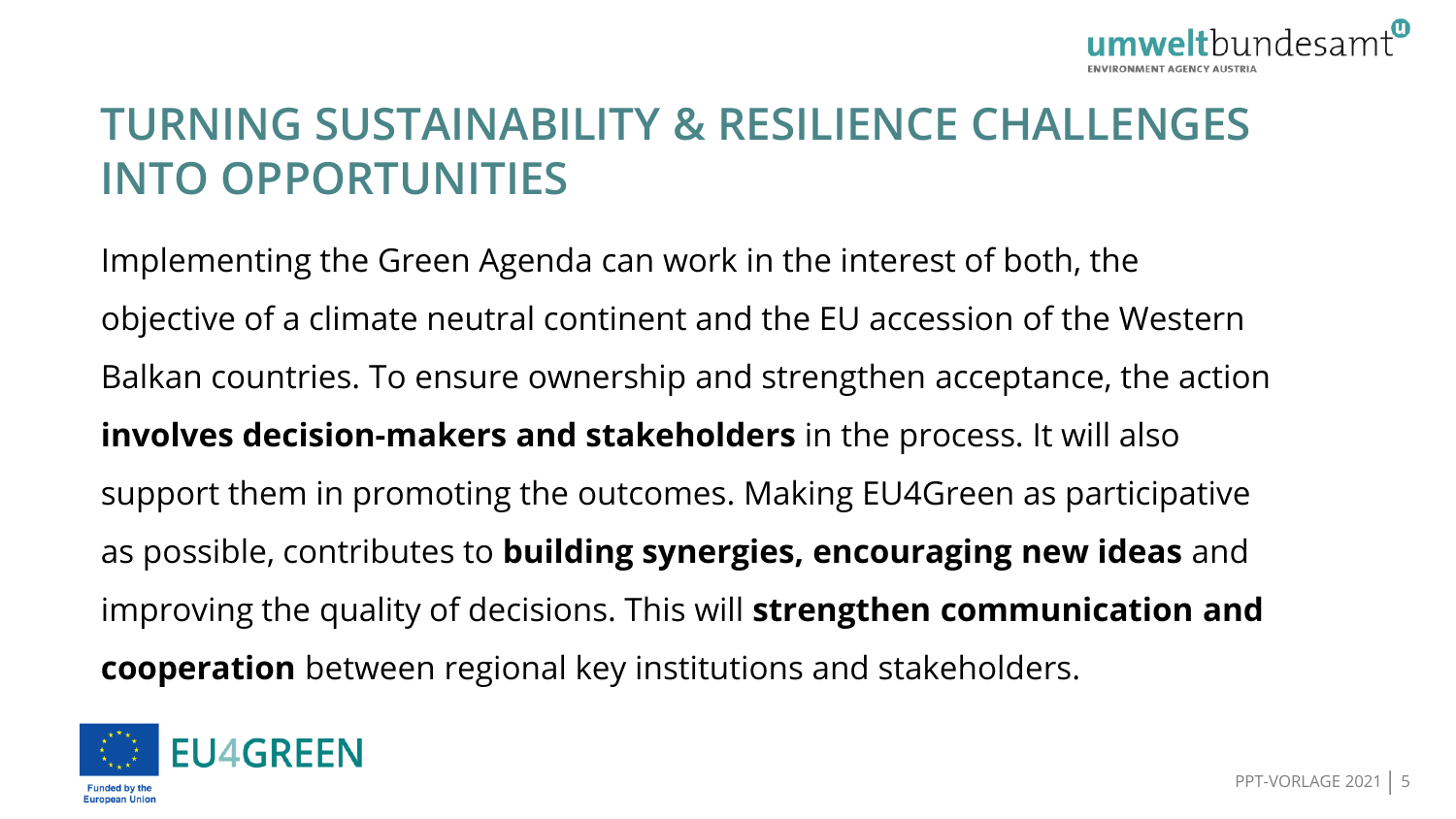

#### **KEY FIGURES**

| Countries              | Albania, Bosnia and Herzegovina,<br>Kosovo*, Montenegro, |
|------------------------|----------------------------------------------------------|
|                        | North Macedonia and Serbia                               |
| Duration               | $2022 - 2025$                                            |
| EU Funding (DG NEAR**) | EUR 10 million                                           |
| Austrian contribution  | EUR 1 million                                            |
| Implementation         | <b>Environment Agency Austria</b>                        |

\* This designation is without prejudice to positions on status, and it is in line with UNSCR 1244 and the ICJ Opinion on the Kosovo declaration of independence.

\* \* Directorate-General for Neighbourhood and Enlargement Negotiations

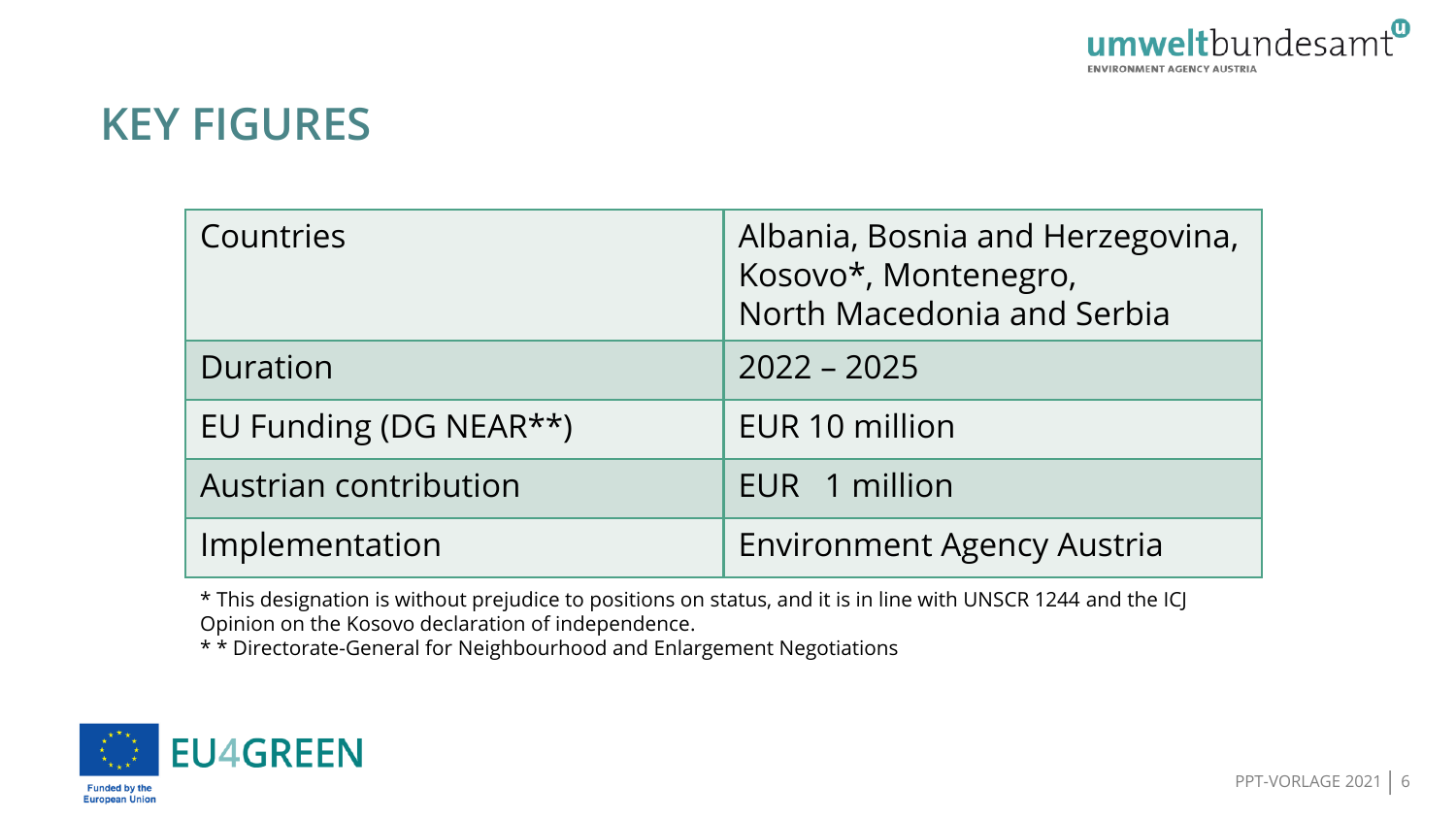

## **EXPECTED OUTCOMES OF THE EU4GREEN PROJECT**

- **EO1:** Beneficiaries are empowered in the implementation of the Green Agenda action plans, its five main areas of implementation relevant through a fit for purpose setup
- **EO2**: Monitoring and reporting processes for the GAWB are operational
- **EO3:** Citizens are aware of the EU's efforts and contribution in the improvement of living conditions and sustainable green recovery in the Beneficiaries
- **EO4**: Beneficiaries will be able to articulate needs relating to the implementation of the Green Agenda in the programming of the Instrument for Pre-Accession (IPA) III as well as the relevant investment flagships defined in the Economic and Investment Plan

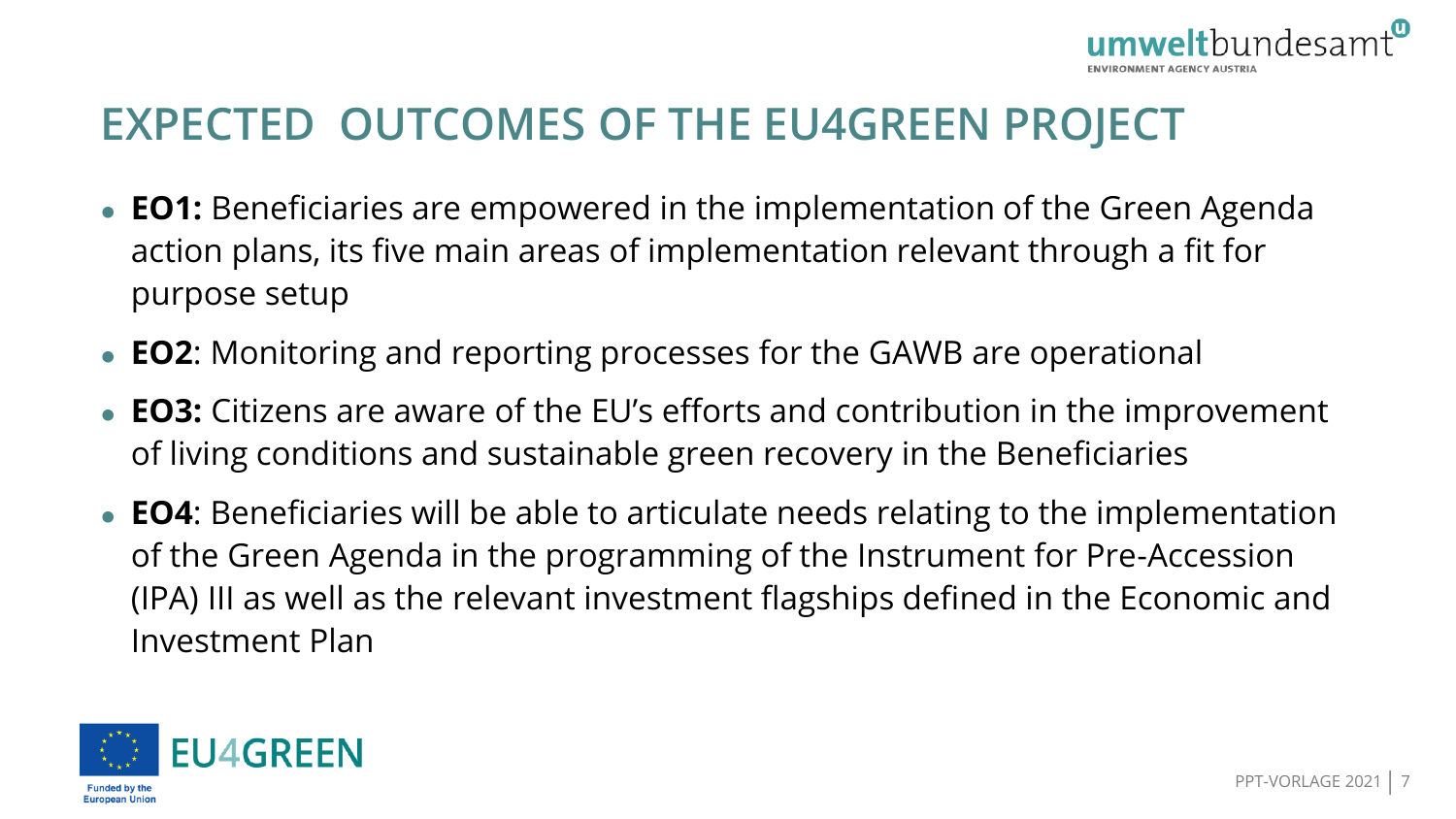

## **WHERE WE ARE NOW: INCEPTION PHASE**

- **Mapping** of existing relevant initiatives, programmes and projects, regional and national
- Mapping of direct beneficiaries, cooperation partners and stakeholders
- **Identification of synergies and gaps**
- **Organisation of project workshops** in the countries (June/July 2022)
- **Preparation of a detailed Work Plan** together with the beneficiary countries and EU delegations
- **Establishing the project offices** in Belgrade (MNE & SRB), Sarajevo (BIH & XXK) and Tirana (ALB & MKD) and relevant project management structures.

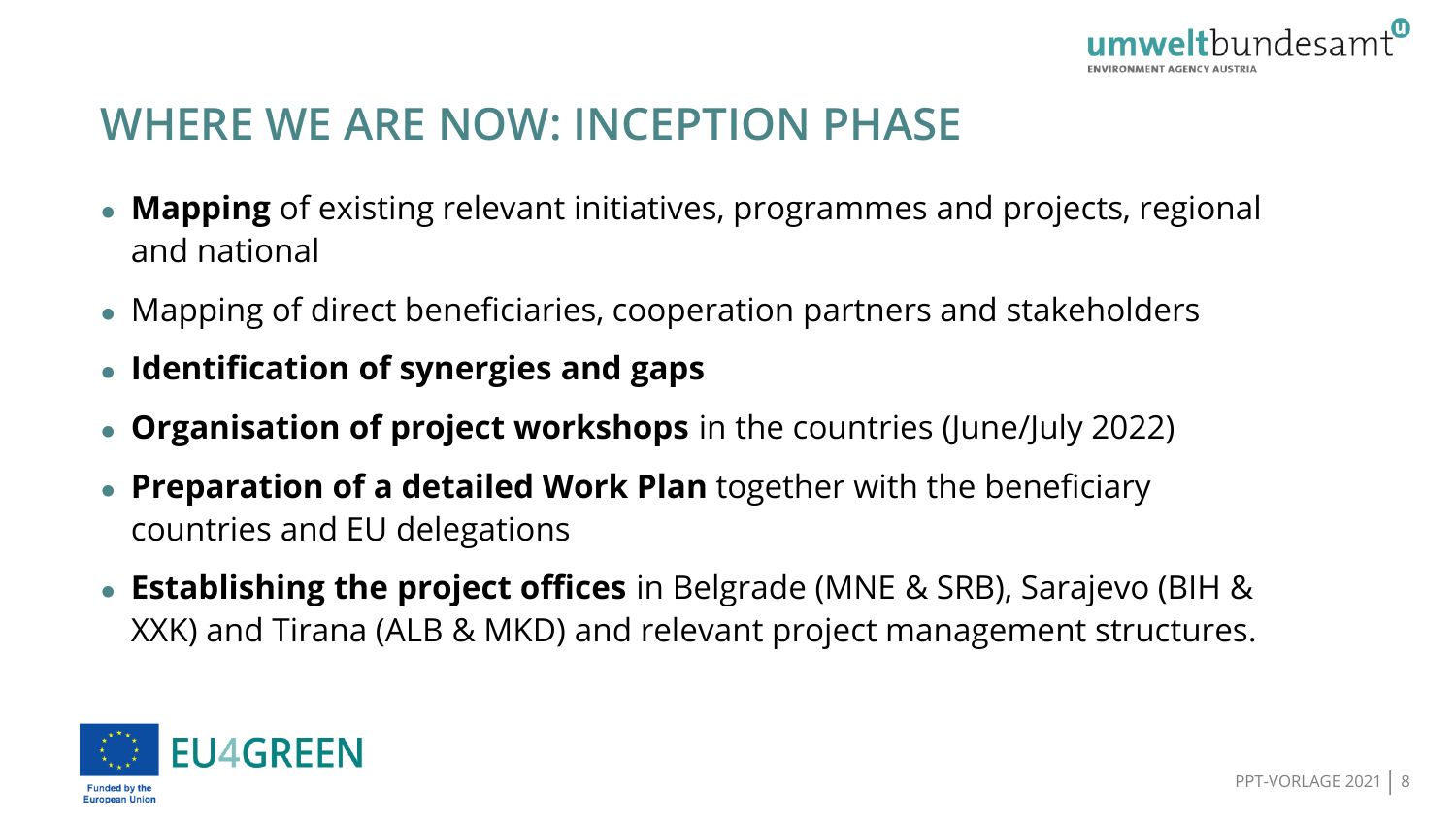



© iStockphoto.com/iphotographer

## **IDEAS FOR DEPOLLUTION OF SOIL**



PPT-VORLAGE 2021 | 9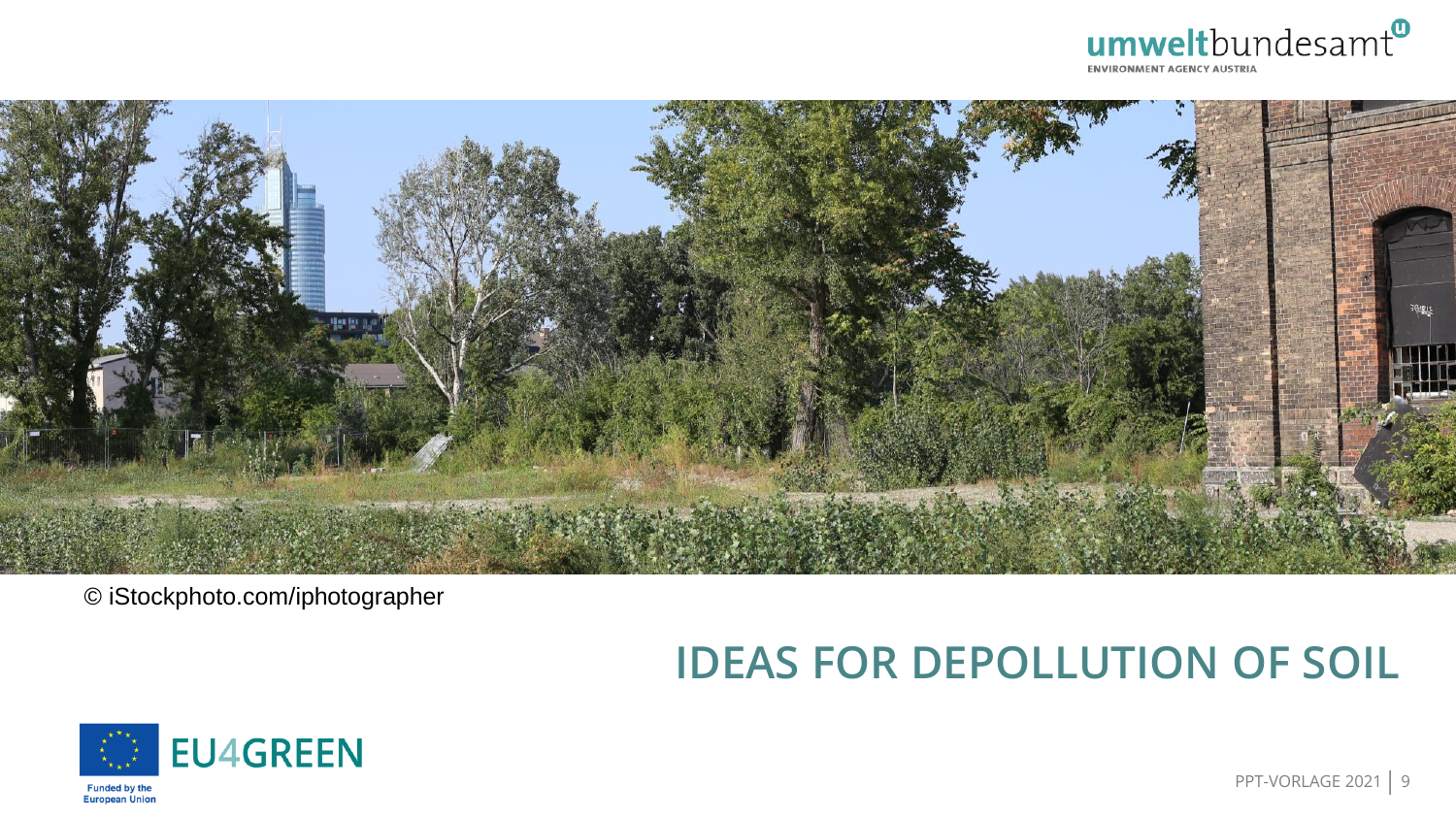

### **SOIL MONITORING**

- **LUCAS Soil**: 1st collection of 1,200 soil samples in WB in 2015, analyses carried out in centralised labor, no contaminants considered, evaluation of data on soil health carried out by JRC in June 2022
- **Preparation of 2nd collection** of 2-2,500 soil samples in WB in 2026, carried out in centralised labor, different contaminants to be considered
- **Joint workshop(s) on soil pollution monitoring in WB in 2023/2024**
- Collection of information of available soil data in WB countries
- Discussion of sampling design and parameters for LUCAS Soil in WB
- Outlook: inclusion of data from WB in EU Soil Observatory

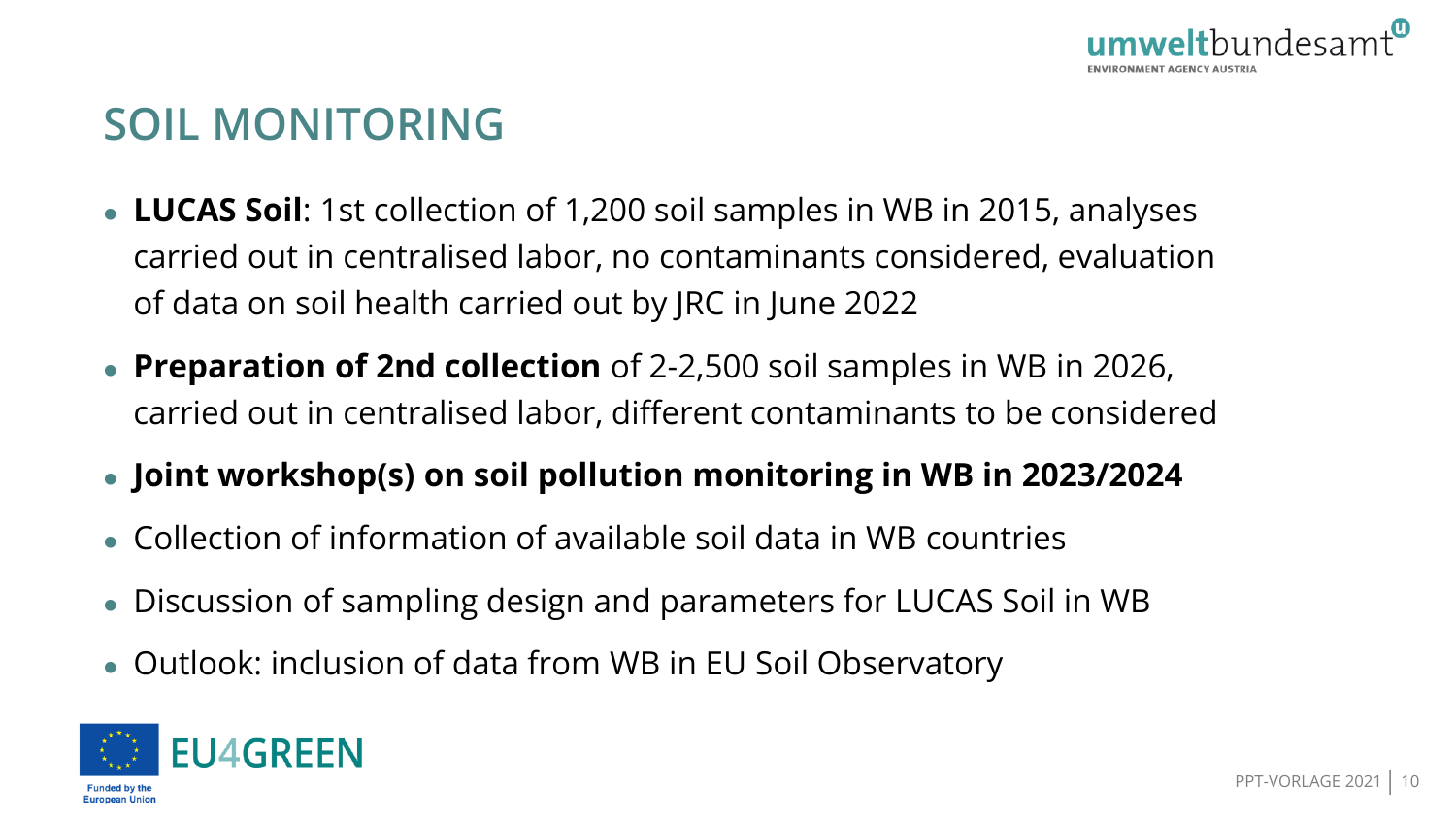

## **SOIL CONTAMINATION**

- Supporting national and regional assessments of soil contamination
- Identification of **key soil polluting activities** with the collection of information and data
- **Identification of mega sites** with the most significant risks and the focus on evident and severe problems leading to a contaminated sites inventory also including brownfields
- **Planning of lighthouse projects** comprising investigation, risk assessment, initiating remediation, financing and redevelopment

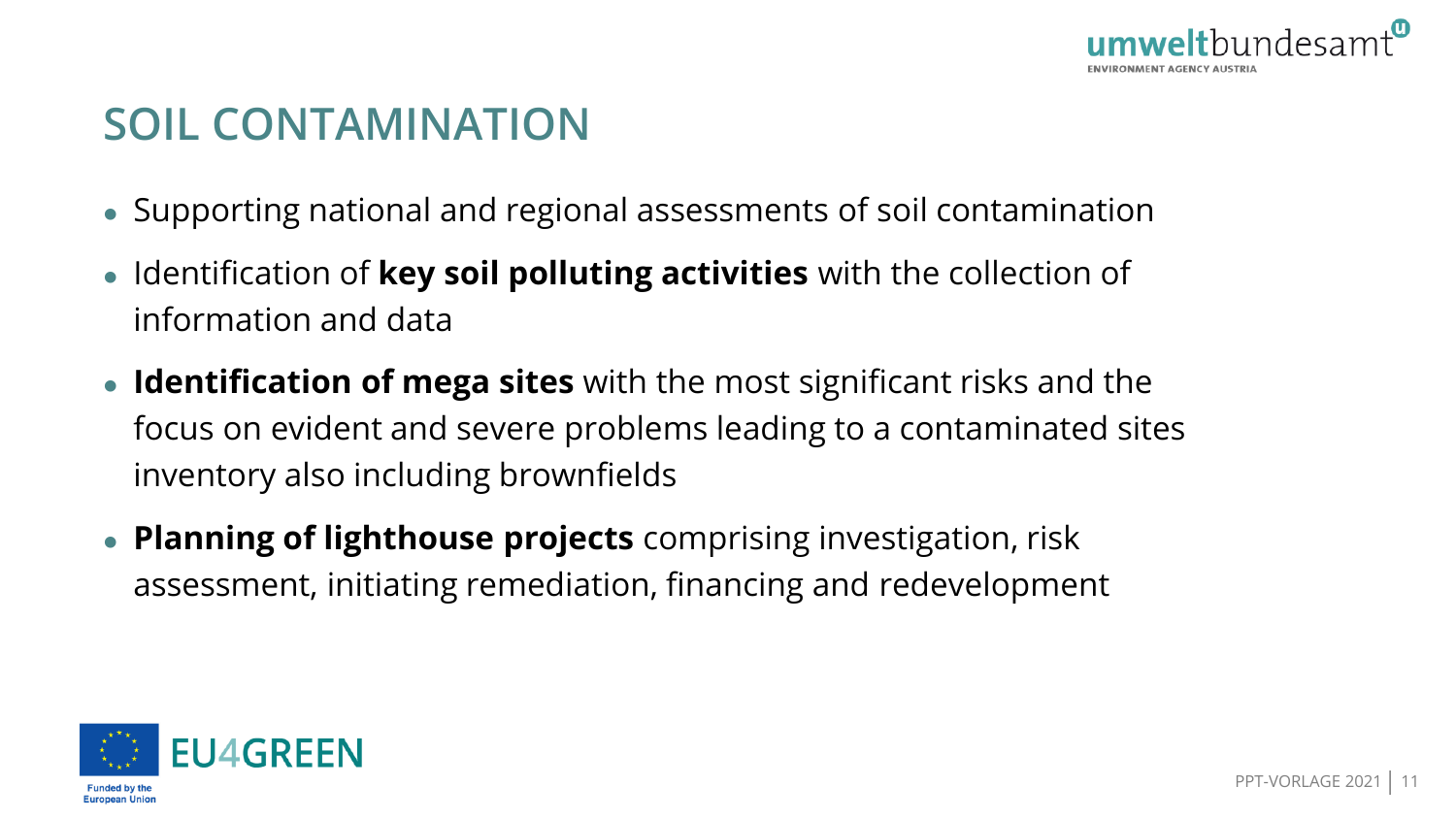

## **GLOSOLAN – GLOBAL SOIL LABORATORY NETWORK**

- At the moment **~750** registered Labs
- **AIM**: GLOSOLAN is working to improve the proficiency of soil laboratories in both wet and dry chemistry (soil spectroscopy) by: e.g.

GLOBAL SOIL LABORATORY NETWORK

- Harmonizing methods
- **Improving quality assurance/quality control**
- Promoting good equipment and staff trainings
- **Western Balkan members**
	- Albania (1)
	- Bosnia and Herzegovina (1)
	- Kosovo (1)
	- The Former Yugoslav Republic of Macedonia (2)
	- Montenegro (0)
	-



**European Union** 



 Serbia (1) © GLOSOLAN <sup>|</sup> Global Soil Partnership <sup>|</sup> Food and Agriculture [Organization of the United Nations \(fao.org\)](https://www.fao.org/global-soil-partnership/glosolan/en/)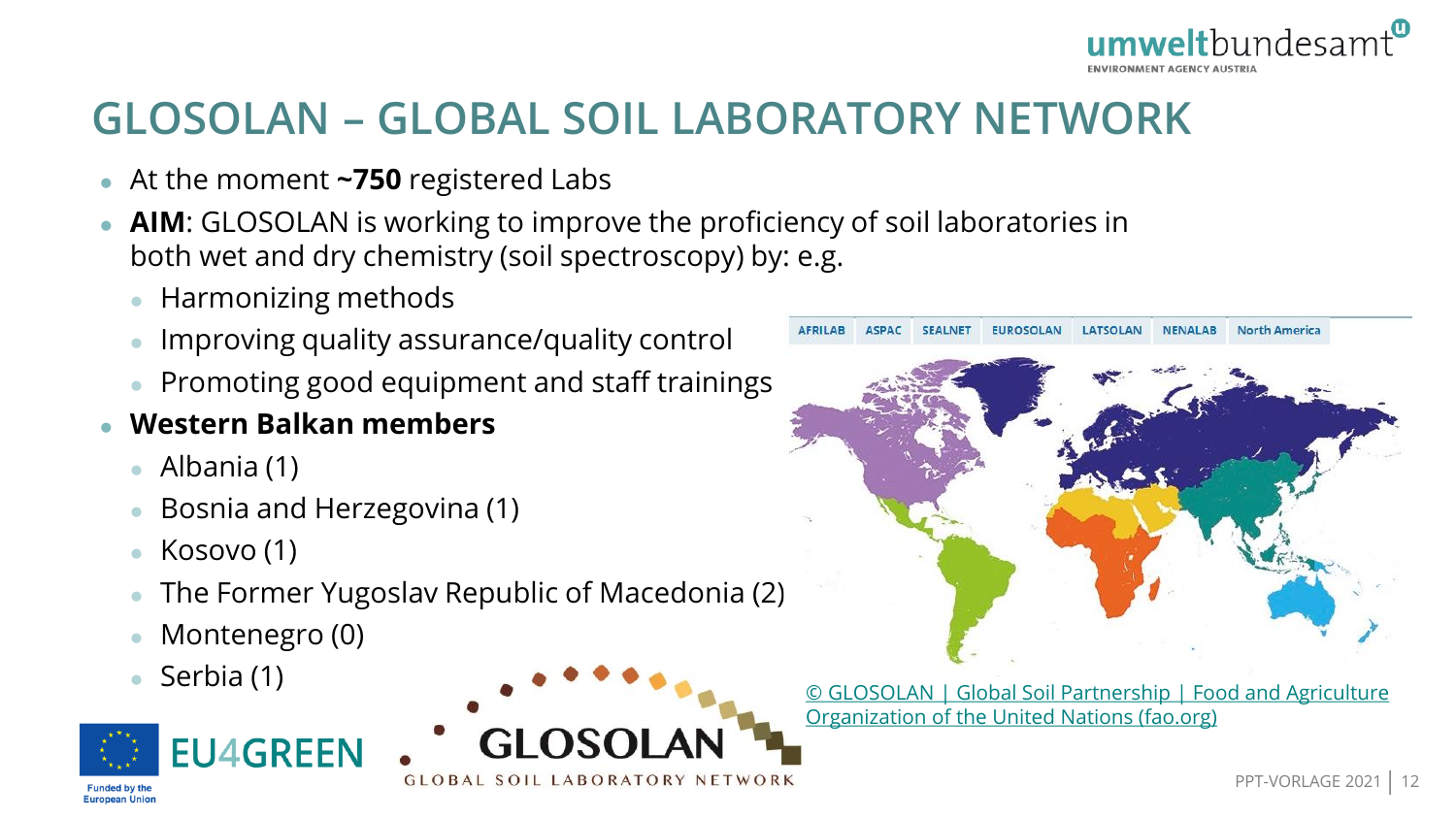#### umwelthundesam **EUROSOLAN - ENVIRONMENT AGENCY AUSTRIA EUROPEAN AND EURASIAN SOIL LABORATORY NETWORK**

#### **Western Balkan Member Laboratories**

- Albania (GLOSOLAN, EUROSOLAN)
	- Soil and Water Laboratory
- **Bosnia and Herzegovina (GLOSOLAN, EUROSOLAN)** 
	- Agrochemical laboratory
- **Kosovo (GLOSOLAN, EUROSOLAN)** 
	- Kosovo Institute of Agriculture
- The Former Yugoslav Republic of Macedonia (GLOSOLAN, EUROSOLAN)
	- Laboratory for Soil Quality, Fertilizers and Plants
	- Laboratory for quality control of soil, fertilizers water and plant material
- Serbia (GLOSOLAN, EUROSOLAN)
	- Laboratory for IR spectroscopy, Department of Chemistry, Biochemistry and Environmental Protection, Faculty of Natural Sciences University of Novi Sad



#### **Ideas:**

- Find a lab in Montenegro to join as a member
- **Establish a regional network of soil labs** in

WB for exchange of methodologies and harmonisation of analyses